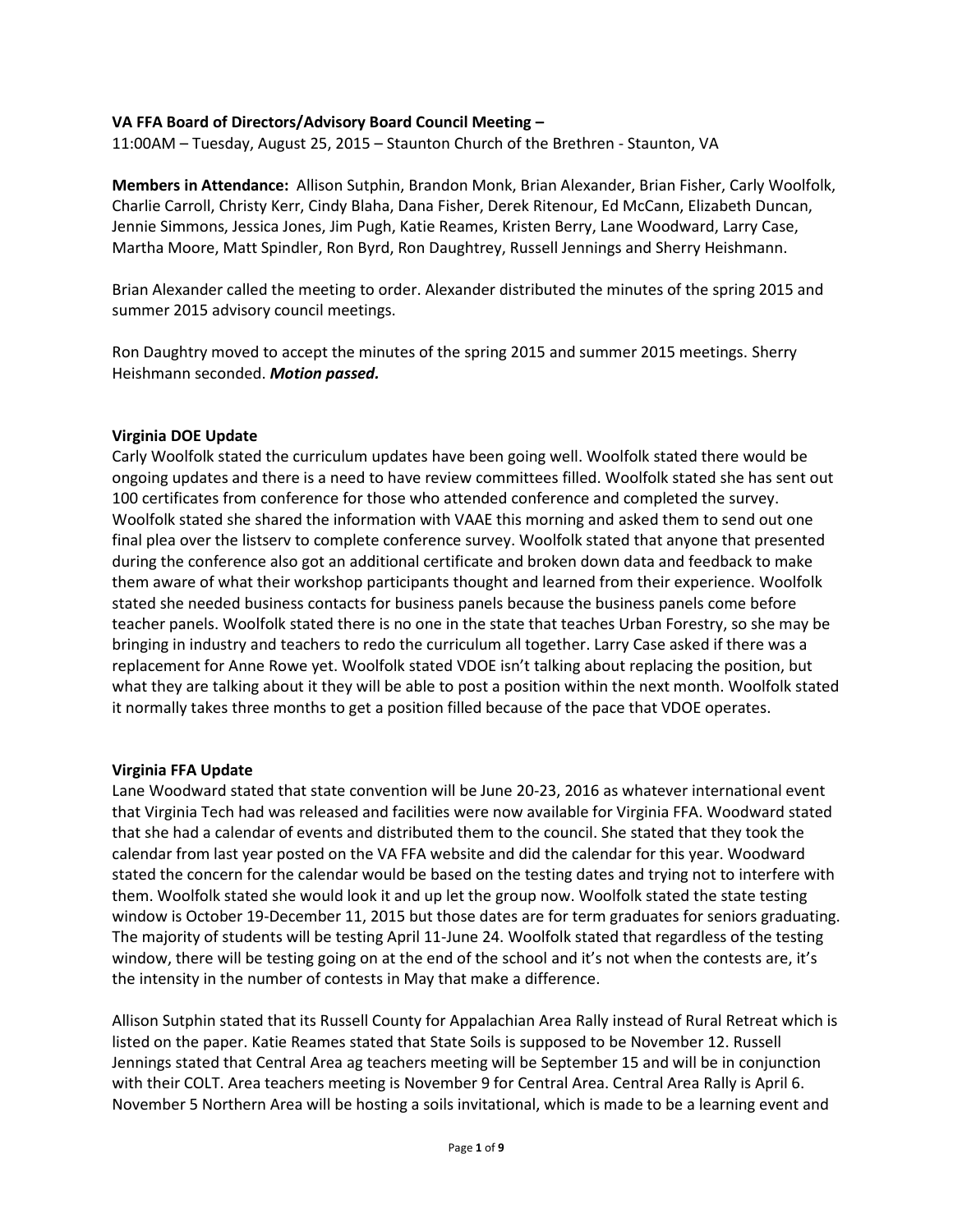will be federation elimination contests. Woodward stated FFA Camp is July 11-15, 2016 and VAAE Ag Teachers Summer Conference is July 18-21, 2016 in Culpeper. Early teachers conference is December 3- 4 and Winter In-Service is December 4 and 5 at Riverheads High School.

Woodward stated when looking at events, teachers have requested that state contests should rotate. State Forestry judging is scheduled to be held on May 13, 2016, but Southside Area volunteered to host the contest and will find someone and will report to Woodward what occurs. Discussion was had by the group about hosting parliamentary procedure in other areas. Brian Fisher stated that parliamentary procedure doesn't rotate by area, but would rather it move to another locality. Woodward stated she would start at James River and move north with the approval from the group. Woodward stated she had several duplicates on the calendar, so please make adjustments accordingly.

# **VA FFA Financial**

Woodward distributed the tentative budget. Woodward stated she came up with the five main sources of income which was based on what was brought in during the 2013-14 fiscal year or the 2014-15 fiscal year. Woodward stated all the projected expenses are based on what has been done in previous years. Woodward stated that monthly the accounts are reviewed. Using the basis of \$5.00 dues is trying to make sure the financials shift into the right category on the left. \$1.50 goes to magazine and advertising and paying the company, \$1.00 for state officer travel, \$1.00 for career development events, \$0.50 FFA camp, \$0.50 supplies, and \$0.50 miscellaneous. Woodward stated that what's on the budget is what is going on and coming out on a regular basis annually. Reames asked what is the General Wages of \$15,000 for on the budget. Woodward stated that's state staff wages. Reames asked if they were paid by work study. Woodward stated not all wages are work study. Blaha asked about the Banking line item of \$50.00. Woolfolk asked if it dealt with reconciliation. Dana Fisher stated that the bank fee probably went down because of the number of deposits decreasing from the previous year. Reames stated that FFA Camp line item budget decreased. Woodward stated that VA FFA will be covering the past year's and current year's. Larry Case asked about the miscellaneous at the bottom of the budget decreased. Woodward stated that it was unaccounted money from the previous year. Woolfolk asked what's in the FFA account. Woodward stated, \$65,235.25. Woolfolk asked what we started the beginning of the year in the budget. Alexander stated approximately \$72,000. Woolfolk stated there needs to be a cushion of funds in the account. Woodward stated that it would be the projected amount not the net income. July 1, 2015 beginning balance is \$65,235.25 with a net of approximately -\$10,000 from the previous year. Woolfolk stated at the last spring meeting to keep the price from previous year and housing was voted to remain the same, but went up \$20,000 that wasn't accounted for. Blaha asked how in 2013-14 we spent \$10,600 and the amount went down. Jennie Simmons stated that Dr. Alan McDaniel had received \$2000 per contest at two contests and that could attribute as to why the line item was considerably high and then showed a decrease because McDaniel wasn't leading the contests any longer.

Dana Fisher stated from a VA FFA Foundation, there is money that Sarah Hanks and Woodward will square up on Friday, August 28 to assure that money is coming into Virginia FFA that should be accounted for in the budget. Alexander stated that Woodward needed to get to the bottom of what the real number is in the account. Alexander state that there were things that may not have been taken care of from state convention to national convention and everything in the middle due to the transition. Woolfolk stated there were things like lodging, travel, etcetera that aren't listed. Alexander stated that was more expenses and not more income which is what we need to find. Alexander stated it is a draft copy and needs to be turned back in before the group leaves for the day.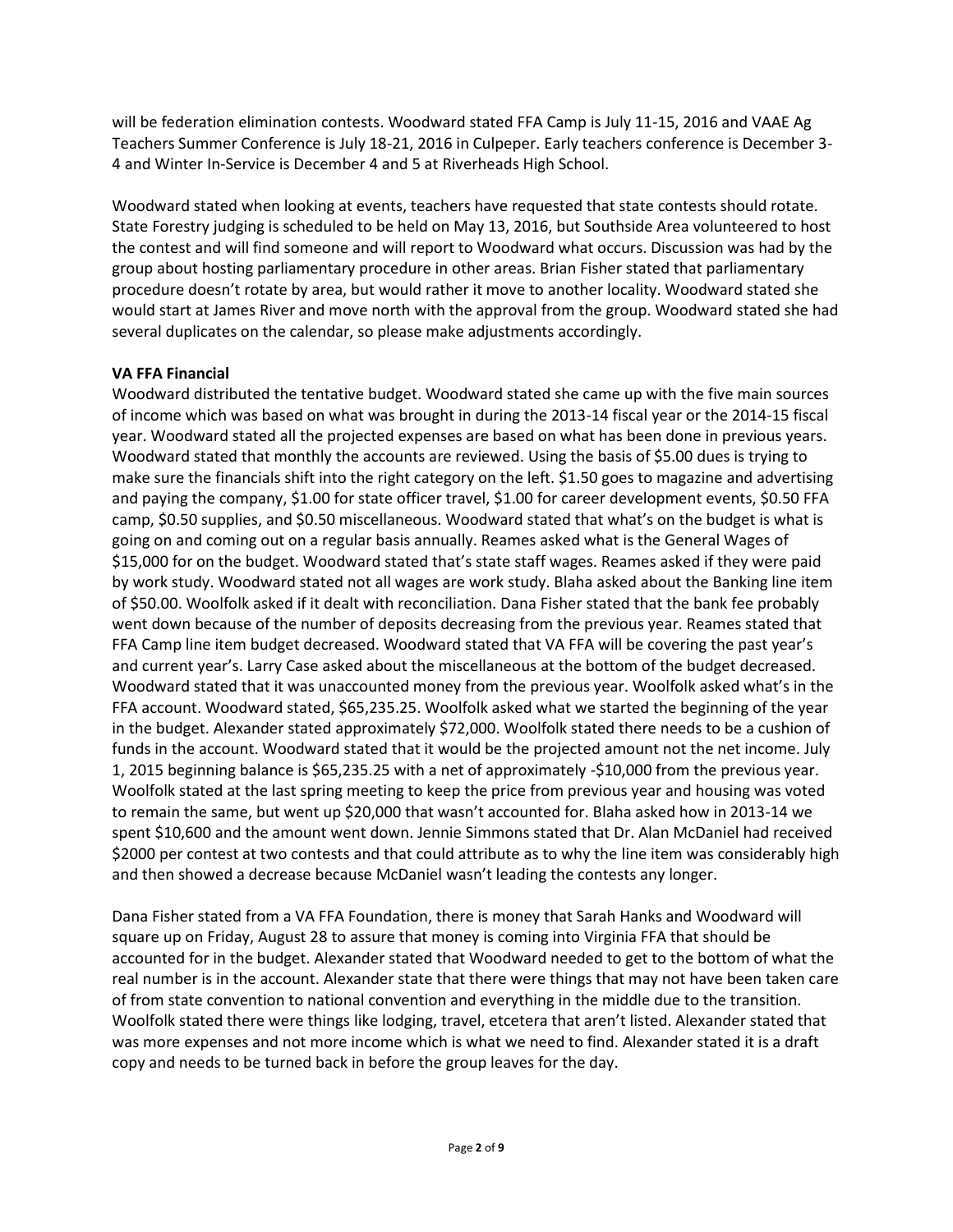# **Virginia Tech Update**

Matt Spindler distributed the "*ALCE Update at the 2015 VAAE Summer Conference"* and "*Virginia Tech College of Agriculture & Life Sciences Department of Agricultural, Leadership, & Community Education Bachelor of Science in Agricultural Sciences Graduation Checksheet."* 

Spindler stated that one thing that changed is that Kaitlin Sonifrank is going to do undergraduate work with him and assist with leadership development and career development training. Spindler stated the goal is to have a more wide ranging experience that allows students to get more than leadership training but be better-rounded in their training. Spindler stated there will be seven undergraduates that are going to go to NAAE in December. Spindler stated they have received money from the department to pay for the van and are getting more funds in to aid with travel and lodging.

Another undergraduate will be working with Spindler to be a part of the student run farm that will give them opportunities to engage in hands-on learning, management experience, and leadership development as a potential opportunity for students in the future. Blaha stated on the *ACLE Update*, how many listed on the form are actually interested in teaching agricultural education. Spindler stated that there are 16 enrolled in the Agricultural Sciences class who are seniors and at least 14 said they want to teach agricultural education.

Spindler stated that under the undergraduate programming of the *ALCE Update*, item 1d, its reported low and there are at least 100 students looking at the Ag Ed leadership minor. Case asked Spindler how many of the students interested will pursue their masters. Spindler stated that it's hard to determine as if they get a job, then they leave the masters program. Spindler stated at least four or five from the class yesterday said they wanted to pursue their masters. Case asked if those classes included any methodology. Spindler stated yes and in the courses, they talk about SAE, internship, co-op, and in the spring, there is a course about methods and delivery. Spindler stated that they have to careful of how the courses are named. Spindler stated that the School of Education would block the College of Ag trying to have an education program. Spindler stated there are other ideas about where we are moving the teacher preparation program at Virginia Tech but the numbers look encouraging. Case asked if there was a teaching shortage in the state. Woolfolk stated there are vacancies. Case stated his issue is that things are not working as they should at Virginia Tech. Case stated it's an issue that needs to be looked at to resolve the problem. Spindler stated that as a faculty member, untenured, at the University, he can't go against the School of Education. Spindler stated the decision at VT at the university-wide decision that there would be no undergraduate teacher preparation programs on campus. Spindler stated he has reached out to community colleges and getting the information to the students. However, the issue is there is no way to get the students in the bachelor's/master's program. Spindler stated there could be a 4 plus 1 option, where the curriculum could be tailored with their community college credits where the coursework could be accepted, for example, business only takes certain programs, so if the credits could be accepted, then it would assist CTE students in getting in the bachelor/master's program and out to fill vacancies. Spindler stated if teachers have contacts at the community college, please send them to him. Blaha asked where was Spindler on the Teach Ag CDE. Spindler stated he had looked at others states, such as CA, TX, FL, IN and has looked at what they did in their CDEs and how it could be incorporated in VA. At state convention, there will be some Teach Ag sessions. Spindler stated he will have students going to national convention and some students will go to NAAE, and there will a Teach Ag Ed session and get the students from VA to go work that so when state convention comes up they can teach the Teach Ag Ed sessions. Case stated that VA has a STAR program that comes from NAAE that will hopefully get some things worked around in the state to work on the vacancies.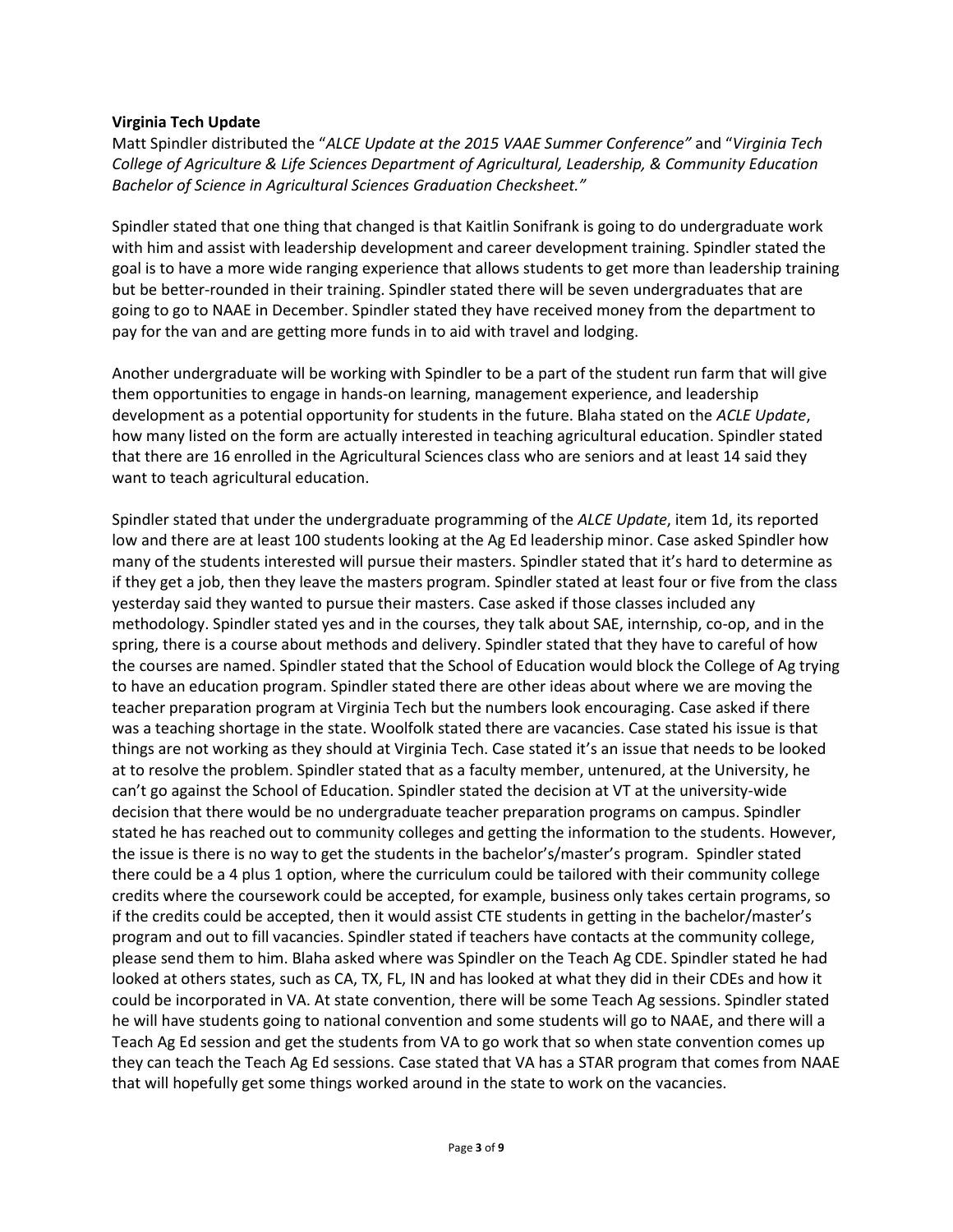# **STAR Program**

B. Fisher stated that the STAR program is new to Virginia but not as a whole; it's a program State Teach Ag Results and its results-based and we're trying to recruit and retain agricultural education teachers in Virginia. The money comes from donors and some of the donors are CSX, DuPont, Pioneer etc. When Virginia wants to have a program, they set a budget and let Ellen know what's needed and she hunts down the funds. With the STAR funds received this year of \$2000, Spindler will be taking on student teachers and undergraduate students to work with the STAR program. B. Fisher stated that Dana Fisher, Katie Reames, Carly Woolkfolk, Elizabeth Duncan, Matt Spindler, Donna Westfall-Rudd, Christy Kerr, Dana Fisher, Clint Jones, and a representative from each university will serve on the VAAE STAR Program team. The first year strategies are strategies that have been identified in other states that have worked. Strategies are for 2016 to implement are:

- 1. Community college promotion (3-4 people on a team) some students have a hard time finding their path from community college to get Spindler and an agriculture teacher.
- 2. Teach Ag workshop at state convention in 2016.
- 3. State program tours (One day program tours starting with the Appalachian. Allison's going to start with schools and move through 3-4 schools and highlight a different area each year.).
- 4. Scholarships to attend NAAE and VAAE Ag teachers' conference.
- 5. Teach Ag page off the VAAE website.
- 6. New teacher welcome kit from Christy Kerr with Carly Woolfolk.
- 7. New teachers' conference during winter in-service to get everyone together to do more of an intensive training. Looking at proficiency, national chapter, horticulture, vet science, electricity, Environthon and lab maintenance.

Teachers with 1-3 years will stay from December 4 through December 5 and then depart. Dana Fisher stated that FFA Foundation would assist where it could in funding but are working through matters at this time to collect more sponsorship for activities. B. Fisher stated the STAR program team wants to have internships where the student teacher would get paid when they come in and work with you. It's a minor amount of what they get paid. Minnesota started an immersion camp. There will be a flyer that is designed and go to area representatives. The goal is to meet back every year and periodically keep states in check.

# **Virginia State Update**

Dr. Jewel Hairston left and is on a 2-year sabbatical and is the state director. They are announcing this week taking North Carolina A & T and comes highly recommended. The new president selection committee will start in November and start the interview process there. Virginia State University is still eager to work with teachers and get the agricultural mechanics laboratory up and running.

# **Virginia Farm Bureau Update**

Martha Moore stated she appreciated being included in the meeting. Moore stated that building relationships with the local county farm bureaus and working with new teachers to connect. Moore has been encouraging county farm bureau leaders to work with 4-H and getting students earlier on and getting them interested in teaching. County farm bureau leaders need to build the relationships and being able to explain to people what you do and articulate that in a clear and concise way. As farmers are aging, partnerships can build. Woolfolk and Moore met last week and look to continue to have elected officials or government officials to have things stay in front of them so it doesn't have to start from scratch again. D. Fisher stated that with Jennings there has been much success in getting his programs up and running again through making the connections with farm bureau and expressing what was needed and reporting back what is done. Blaha stated that Moore and D. Fisher could sponsor a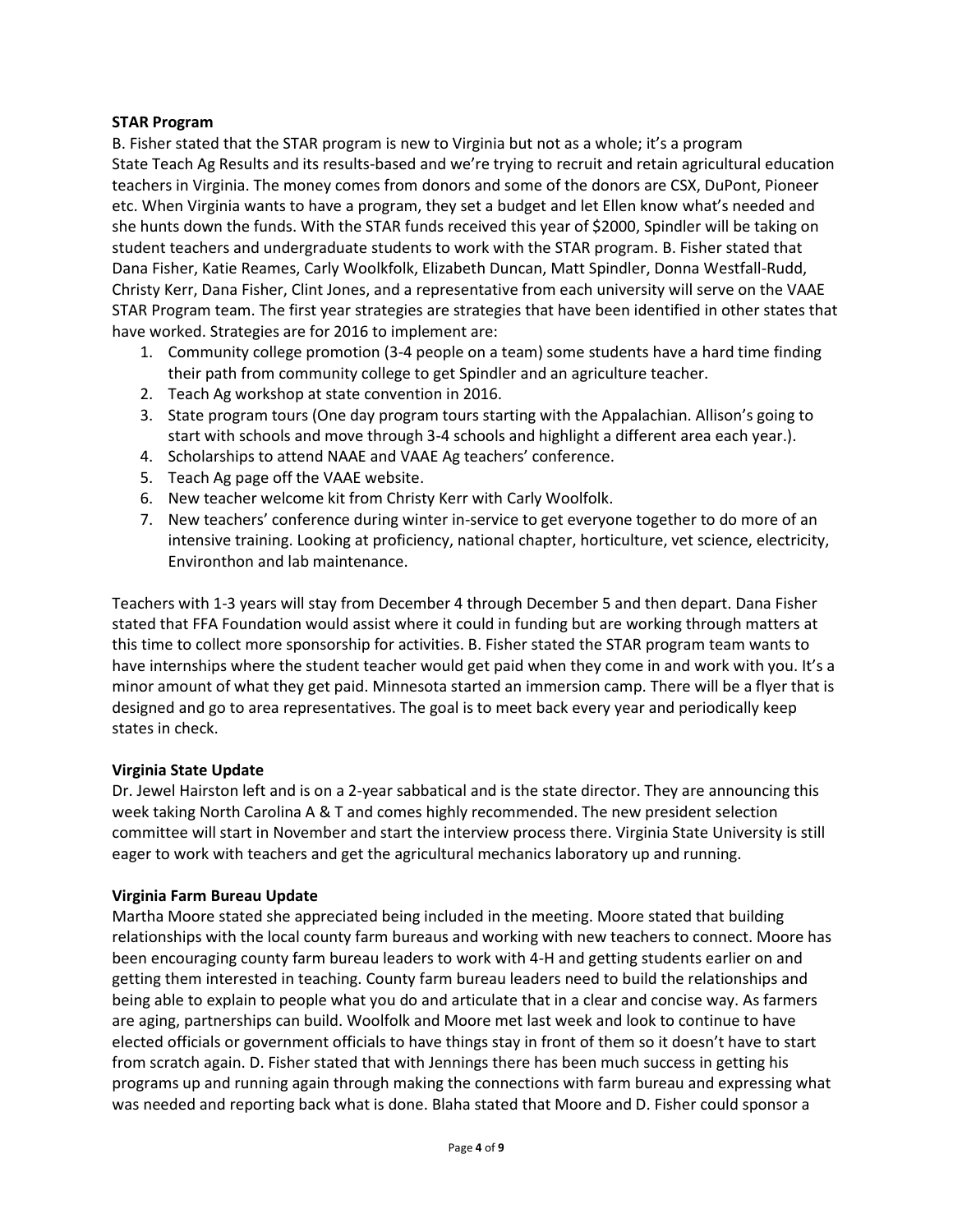legislator appreciation day where prominent agriculture leaders and officials in the county where there's a casual meet and greet on a farm where students ask questions and get exposed, more so, letting the FFA members see how the political process works and to have the general public see what FFA members do and are about. D. Fisher stated there are awards out there that are similar to FFA.

Moore stated that somehow it takes county farm bureau leaders by recruiting members early and working the system to your advantage. Moore reported there is a battle between republicans and democrats in the senate. RFD-TV is hosting forums for the republicans projected through the fall. It's going to be a very heated election scene and I Farm, I Vote – Tennessee Farm Bureau did it Take a sign and take a picture on your farm and sent it to Kelly Pruitt for it to be posted on the Virginia Farm Bureau Facebook page. Moore stated Kelly Pruitt posted Secretary Haymore and teachers from the conference and a reminder to people that farmers do have a voice politically and to get them engaged in social media. At this point, Farm Bureau is testing the waters and getting the members more comfortable and whatever the case may be how to use the technology as an advocate for agriculture. Moore stated when you come to the state fair; some have never touched a farmer and the I Farm, I Vote campaign in Virginia will go far in changing the public's perception about agriculture and what "it" looks like. It's evolving the persona they have in their head and if you're there and want to stop by to have selfie with a farmer, you are invited. D. Fisher is working on trying to get students involved and get them involved in going to state fair. Moore stated that if you're a farm bureau member, you get a \$5.00 discount off your tickets. Moore stated remember Member Deals and use them as they are a real advantage for Farm Bureau members.

Case stated that the number of people on Facebook compares second or third to the population of China. Case stated that the stock market is going down and he bought shares on Facebook as it will be around a while.

# **Virginia Agribusiness Council**

Katie Frazier stated that Moore hit the highlights. Frazier stated she would send a document to Reames to share with the group. Frazier stated they are trying to help Woolfolk fill the business panel and stated that if the teachers know of anybody who can fill the business/industry slots, please let her know.

On November 12 and Agribusiness is January 14, the annual meeting will be in Richmond and if you are able to attend, please attend as VAAE will be there. Frazier stated that she hopes that as many agricultural education teachers can be in attendance as possible. Frazier also want to thank everyone for nominating her for the VAAE Outstanding Cooperation award and is thrilled and through cooperative efforts, it is quite an honor and officially thank you.

# *Lunch Session (Dismissal)*

Those who were VAAE and didn't sit on advisory council/governing board were dismissed, but invited to remain should they want.

Those in attendance for the afternoon session were: Allison Sutphin, Brian Alexander, Carly Woolfolk, Cindy Blaha, Dana Fisher, Derek Ritenour, Ed McCann, Jennie Simmons, Jessica Jones, Jim Pugh, Katie Reames, Lane Woodward, Larry Case, Martha Moore, Matt Spindler, Ron Byrd, Ron Daughtrey, Russell Jennings and Sherry Heishmann.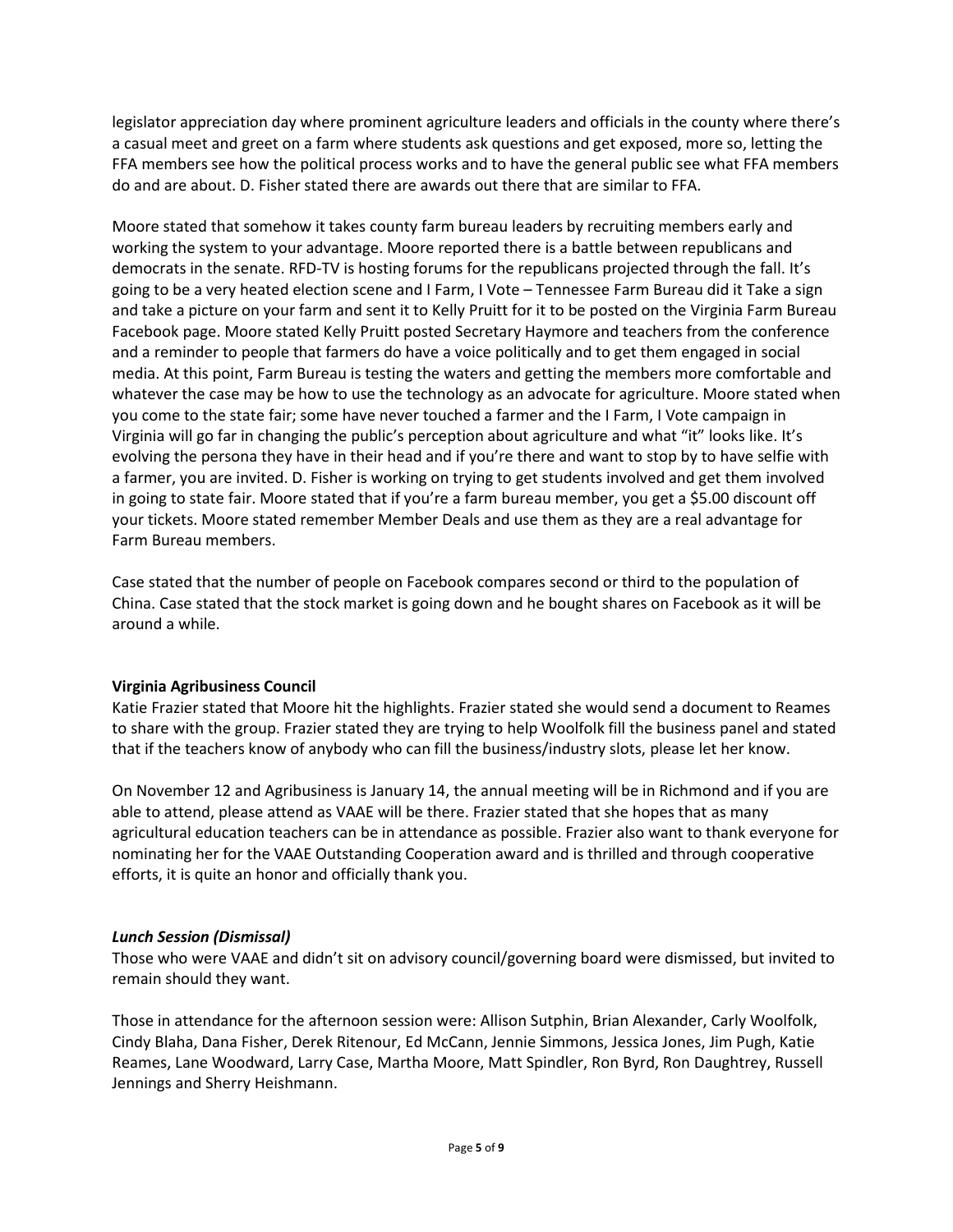#### **VA FFA Foundation Update**

Scott Lily is the new chair of Foundation but they have agreed that D. Fisher will stay on as the governing board representative. Staff wise Foundation has Mary Hunter as the executive assistant and has a background in agriculture. Sarah Hanks was a volunteer all last year and didn't start working with the Foundation for pay from late May until currently. Foundation decided last week in the board meeting that Sarah will work through the school year. She's still doing an assistantship through Virginia Tech and has cut back on her other obligations. Foundation is still working on fixing problems with the website and hopefully vaffafoundation.org. The goal is to get that updated within the next week. The fiscal year runs until the end of June and hopefully the information will be back from the big issues were to have solid data, this is exactly where funds are, and to have a CPA in order to take care of the defined information. There are new board members coming onto Foundation in September and again in December. There will be an annual campaign that will bring in major dollars to Foundation. The Foundation campaign will be asking for 90 for 90, \$90,000 for the 90<sup>th</sup> convention. Convention awards and the survey went out. 40 people accessed it and 37 completed. Please make sure that if people said Blaha asked if there is a timeline when people can expect their awards. D. Fisher stated a clearer answer should be underway on Friday, August 28 when she and Woodward meet.

Sarah Hanks has been working with the FFA office to get a central list and get information out. For ISSLO, if folks were giving to an individual student, the Foundation couldn't give a tax credit to the individual donating. If someone wants to give to a pool of funds, then the money will go to VA FFA. There will be a requirement for students to go through a study and test process and have all participate. There was an issue last year where there were officers that had difficulty paying back but that should be resolved through the system this year. The total \$998 and a check for half will be cut and turned back into the VAAE with \$0.25 per pound. Money goes directly to the meats lab and then goes to Foundation and then Foundation cuts a check back to VAAE. The price will stay the same at \$2.50 per pound for this year. D. Fisher stated Foundation will still be donating this fall for fruit sales. According to staffing costs, they match up to fruit rebate program, southern states for the emblem program. Blaha stated they were told yesterday by their activities director that the General Assembly passed a regulation that there will be 30 "non-healthy" fundraisers per school per year. Sausage, Boston butts and BBQ, beef jerky sticks, bake sells, and etcetera are now all unhealthy foods. Alumni would do the sales and then make a donation back to the FFA chapter. \$0.50 of the dues money does go to FFA Camp and those that participate Jaclyn Ryan requests the funds from VA FFA so they can be distributed out to the students in their scholarships. Scholarships will be paid directly to the students at the school.

# **Big E**

Woodward stated she collected the final registration yesterday for Big E and everything looks like it's going as planned.

# **State Fair**

Woodward stated there is a request from a Jeff Wilt as contest chair to find Small Engines and a request for eight. Alexander asked if Woodward knew why he needed eight engines instead of five or six. Woodward stated she thinks it's because based on what she received from Wilt that he just wanted to have enough parts to do the contest. Alexander stated that Briggs & Stratton has been in realignment for how they distribute their free engines to people who have certification, teach the course, and need them. Alexander stated he had heard that if a teacher who could teach with confidence and didn't have the certification; Briggs & Stratton would allow those teachers to have them. Jennings stated he had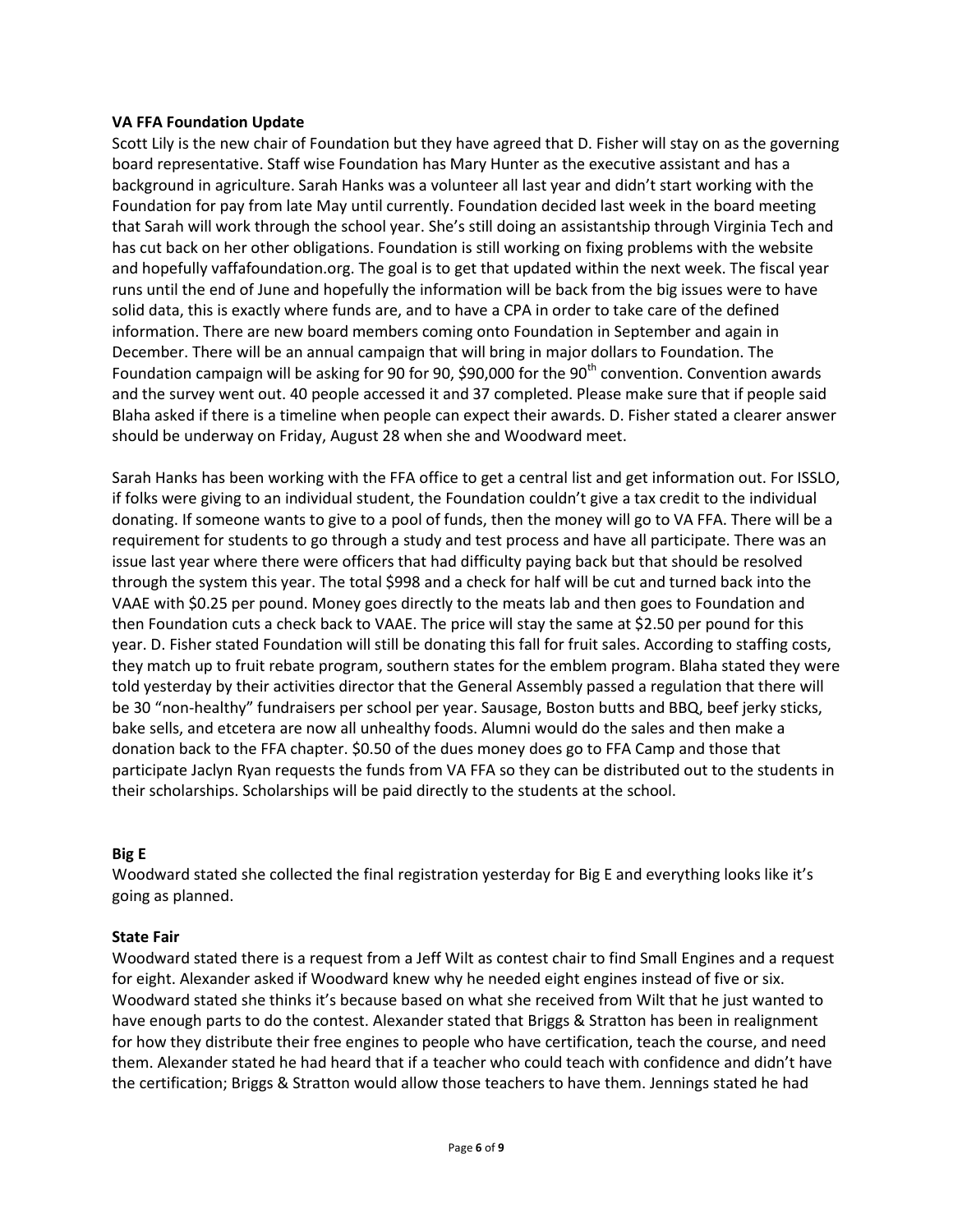contacted the local Honda dealership and stated that he had reached out and then gentlemen said he had no idea of the free engine program.

Reames stated that for the contest superintendent, there is nobody listed on the forms and most of the contest says TBA and moving forward, who is the contest coordinator for state fair and what materials do they need. Woodward stated that Glenn (*State Fair coordinator*) needed them before state convention and she didn't know who they were at that point. Reames asked if she knew who those coordinators were and Woodward stated she didn't bring any of the materials with her. Woodward asked if Woolfolk needed judges. The names listed as superintendents/judges are:

- Tom Hardin and Ron Byrd Crops Judging
- Ron Byrd Tractor Troubleshooting
- Dennis Gaston Jr. Foresters'
- Jeff Wilt may or may not serve as the chair for Small Engines.
- Jimmy and Melissa Horticulture Demonstration
- Tom Snoody and Brian Alexander Forestry Field Day
- Hannah Scherer Agriscience Demonstration

Blaha asked when could the information be up on the website. Woodward stated she could have it updated by this Friday, August 28. Blaha stated that teachers need to know what the registration will be so they can get their students registered. Woodward stated lodging for state officers will be provided during state fair. Moore asked if there is a schematic book on what needs to happen from event to event. Woolfolk and Woodward stated there was no schematic book.

Alexander stated that it seemed that there have been many changes and despite having multiple people for a few years now try to work on a solid "rule book," one still doesn't exist and that as a group we're doing a lot of decisions based on memory and nothing is truly written down.

# **National FFA Convention**

Woodward stated there were about 25 rooms still available for national convention, but all the teams that are eligible to compete and need to attend have registered to attend. Woodward stated she had spoke to Ellen Williams (National FFA Housing) that the issues will be resolved with Virginia housing and to contact her directly should there be a problem. Woodward stated VA FFA does have a national officer candidate (Whitney Bowman) already has her flight book and lodging.

Woodward stated we will have a committee member (Daniel Black) for national convention and those on nominating are required to drive in on October 22 and will not be allowed to leave until November 2. Woodward stated since that person is giving such a chunk of time, what can VA FFA do to help this person with travel. Woodward stated that Daniel needs to make contact with their professors as it will be a huge time commitment as well as missing over a week of class from school. Woodward stated Daniel has asked if VA FFA could do anything to assist with travel costs. Alexander stated that would be a governing board/Foundation decision.

Sherry Heishmann stated that out of the rooms remaining, we normally save two rooms for honorary. Woodward state she would. Reames asked if busses were reserved. Woodward stated yes and there are 7, including the early Shenandoah bus. Woodward stated for convention registration, there is a hang-up between her and accounting and teachers should contact her if they were at \$65 instead of \$50.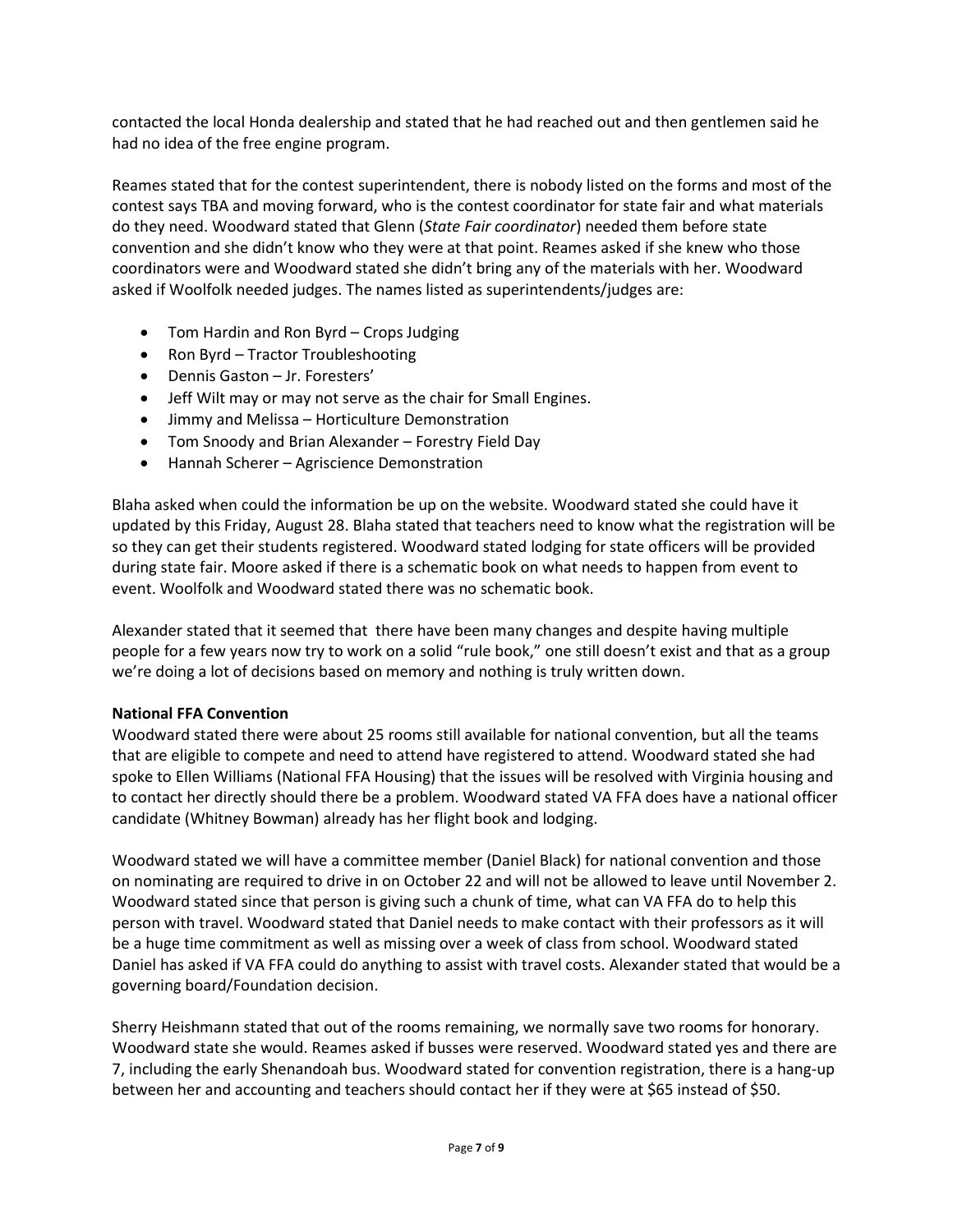Woodward stated Belle of Louisville is reserved. There is one school that is appealing that they had completed the old form and it was overlooked which affects seven students.

Katie Reames moved the travel concern for Daniel Black to governing board. Cindy Blaha seconded. *Motion passed.*

# **Increase Membership**

Ron Daughtry reported that he has a new teacher in the area that has never been in Ag Ed without an FFA background and looking at the eastern area list and seeing the new teachers and if they were to walk in the room, you wouldn't be able to tell who they are or what they need. Woodward stated she is working on tutorials on CamTasia. One of the tutorials is going to be on how to complete the membership form.

#### **Applications & Review**

Reames stated there needs to be a review team that would look over the applications and in the next year that are due by June 10 so somebody could look over the application and get them done before Woodward has to have them submitted by July 1.

Reames nominated Ron Daughtry, Ed McCann and Sherry Heishmann to work on applications and get them repaired, specifically since Heishmann sat in tabulation and did nothing and could use her time wisely. Reames stated for national chapter judging Jenna Genson has to get judges from various places and then train them to work on just one section of a national chapter application and has said she will help VA FFA. Reames stated Genson comes in Tuesday morning of winter in-service and come in for review.

Woodward stated that we had options for GPS – Name Your Brand (Brandon Monk) and Emily Hill have separate proposal which will be sent to governing board members to decide on which vendor to select. Woodward stated that for National FFA, just curriculum costs \$2500 plus \$10 per workbook per child that would include facilitator training and national FFA does the entire event. Woodward stated that National FFA may not be an option as the deadline has passed but an option to research for next year.

Cindy Blaha moved for VA FFA to get the materials from Brandon Monk and Emily Hill and have governing board make a decision for GPS. *Motion died for the lack of a second.*

Reames moved that Lane Woodward research all options for GPS and related entities including price and all materials that would be included and report those to the governing board for a meeting. Jessica Jones seconded. *Motion passed.*

# **Area Concerns**

Central Area: None

Eastern Area: There are two prices listed for national convention, \$160 and \$162. Some of the rooms are triple occupancy (not clarified if it's Big E or National Convention).

Southside Area: Clarification on Job Interview for letters of reference and clarification with nothing on the rubric for it.